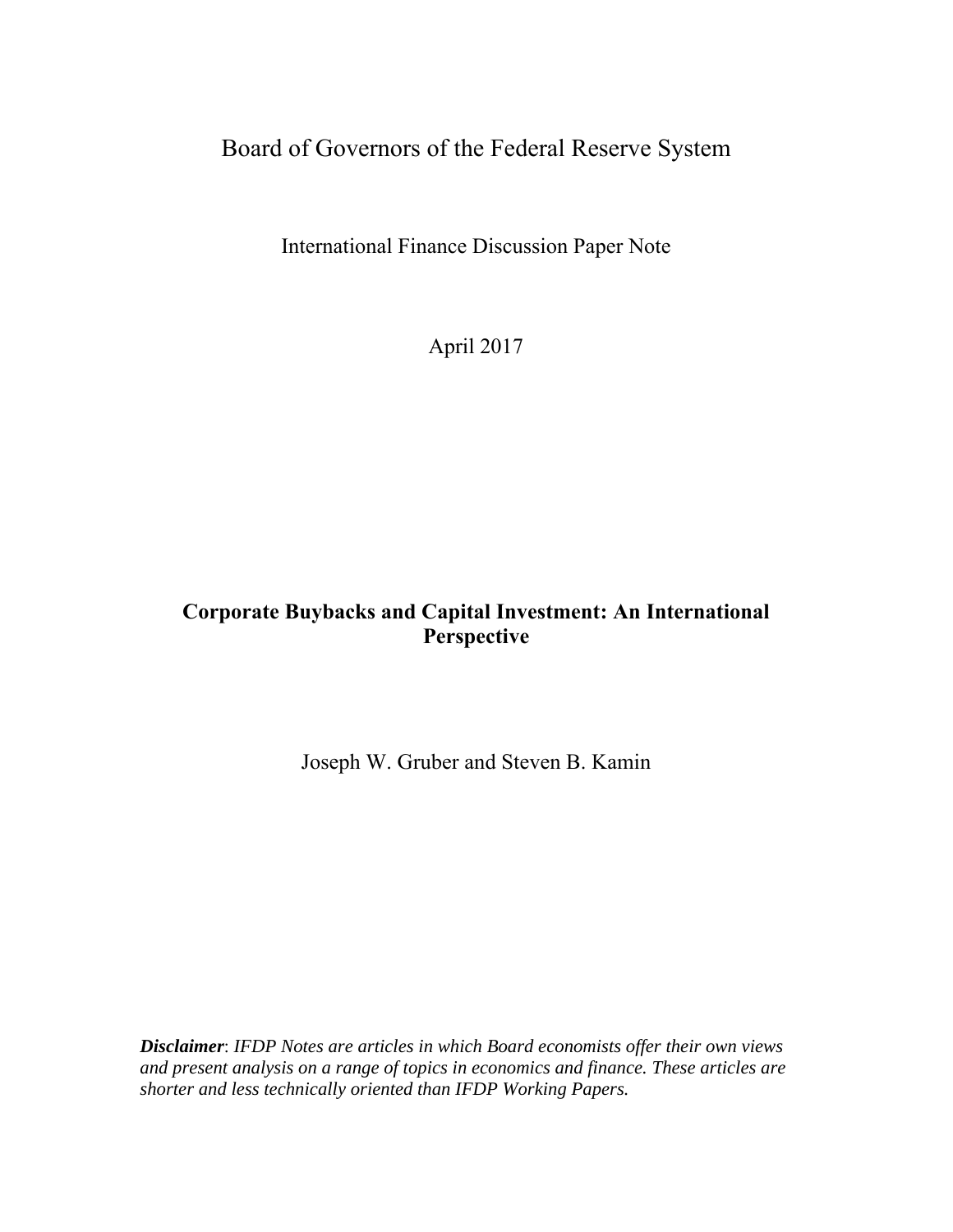## **Corporate Buybacks and Capital Investment: An International Perspective**

Joseph W. Gruber and Steven B. Kamin\*

 $\overline{a}$ 

<sup>\*</sup> The authors are Associate Director and Director of the International Finance Division, Board of Governors of the Federal Reserve System, Washington DC 20551 U.S.A. They can be reached at joseph.w.gruber@frb.gov and steven.kamin@frb.gov. The views in this paper are solely the responsibility of the authors and should not be interpreted as reflecting the views of the Board of Governors of the Federal Reserve System or of any other person associated with the Federal Reserve System. Tessa Morrison provided superb research assistance.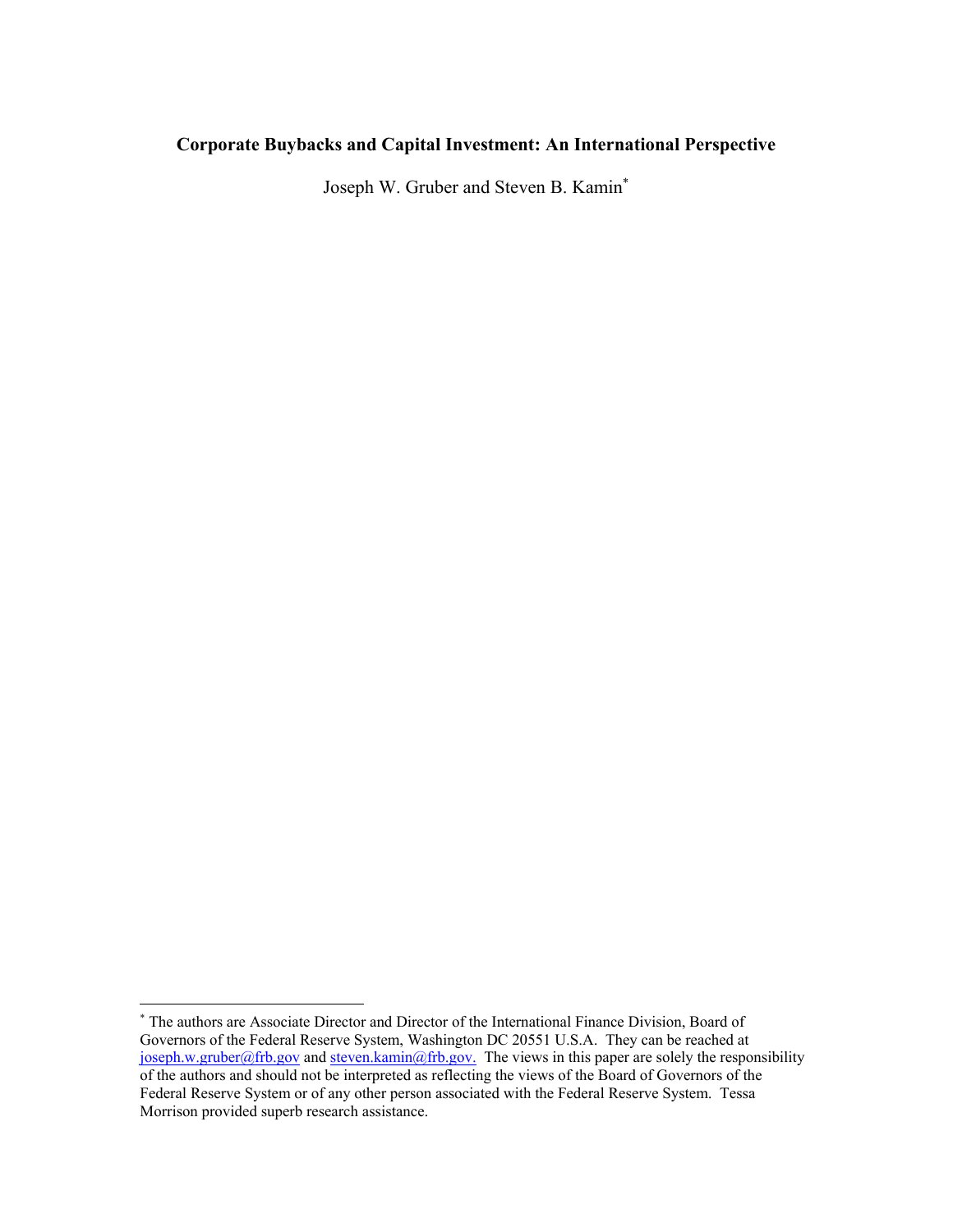In recent years, a great deal of attention has been paid in the United States to the simultaneous occurrence, depicted in Figure 1 below, of relatively weak corporate capital investment (especially at this point in the business cycle) and historically elevated net share buybacks.<sup>1</sup> (Dividend payments, which like buybacks distribute resources to shareholders, are also high by historical standards; however, the increase in buybacks has been more pronounced and hence has attracted more attention.) Much of this commentary bemoans the fact that corporations are returning resources to shareholders instead of using them to boost capital investment, economic growth, and jobs.

But the causal connection between equity buybacks and dividends, on the one hand, and capital expenditures, on the other, is murky. One possibility, consistent with the hypothesis noted above, is that corporations are actively reducing investment in order to finance share repurchases and dividend payments. Another interpretation, though, is that pessimism about future demand and economic growth is leading corporations to defer capital spending, and companies are simply returning cash to their shareholders for want of attractive investment opportunities. Finally, it may simply be coincidence – or the result of correlations of both buybacks and investment with third factors – that payouts have surged around the time that investment has weakened.

Several studies of U.S. firms provide some, albeit inconclusive, evidence in support of the first hypothesis listed above: that a desire to boost payouts to shareholders explains the weakness of investment. Gutierrez and Philippon (2016) show that U.S. corporate investment has fallen below levels indicated by Tobin's Q, a measure of the prospective

 $\overline{a}$ 

<sup>&</sup>lt;sup>1</sup> See, among others, Brettell, Gaffen, and Rohde (2015), Hanaeur (2015), Koller (2015), Lazonick (2014), Trainer (2016), and Wang and Bost (2014).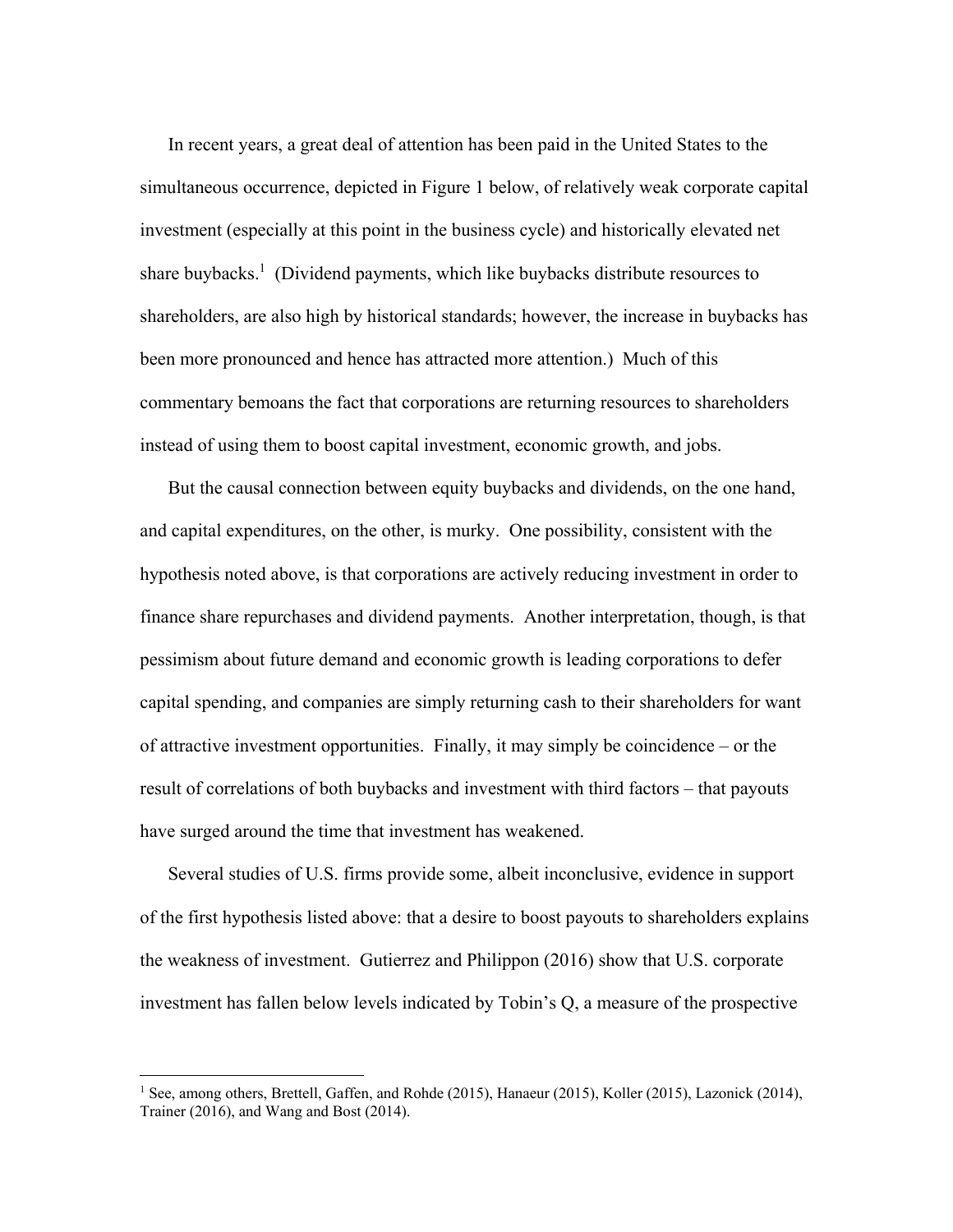profitability of investment projects, and this underperformance in part owes to "changes in governance that encourage shares buyback instead of investment." Lee, Shin, and Stultz (2016) find that the relationship for U.S. industries between Tobin's Q and external financing has broken down, and high-Q industries tend to exhibit heavy share repurchases and weak investment spending. Almeida, Fos, and Kronlund (2016) show that firm decisions to repurchase shares are associated with reduced investment.





To shed further light on this issue, we exploit the fact the elevated payouts to shareholders and weak corporate investment of recent years have not been confined to the United States, but, as indicated in the figures below, are a global phenomenon. Figure 2 plots GDP-weighted averages of share repurchases, dividend payments, and corporate investment for 26 OECD economies (including the United States); figure 3 plots median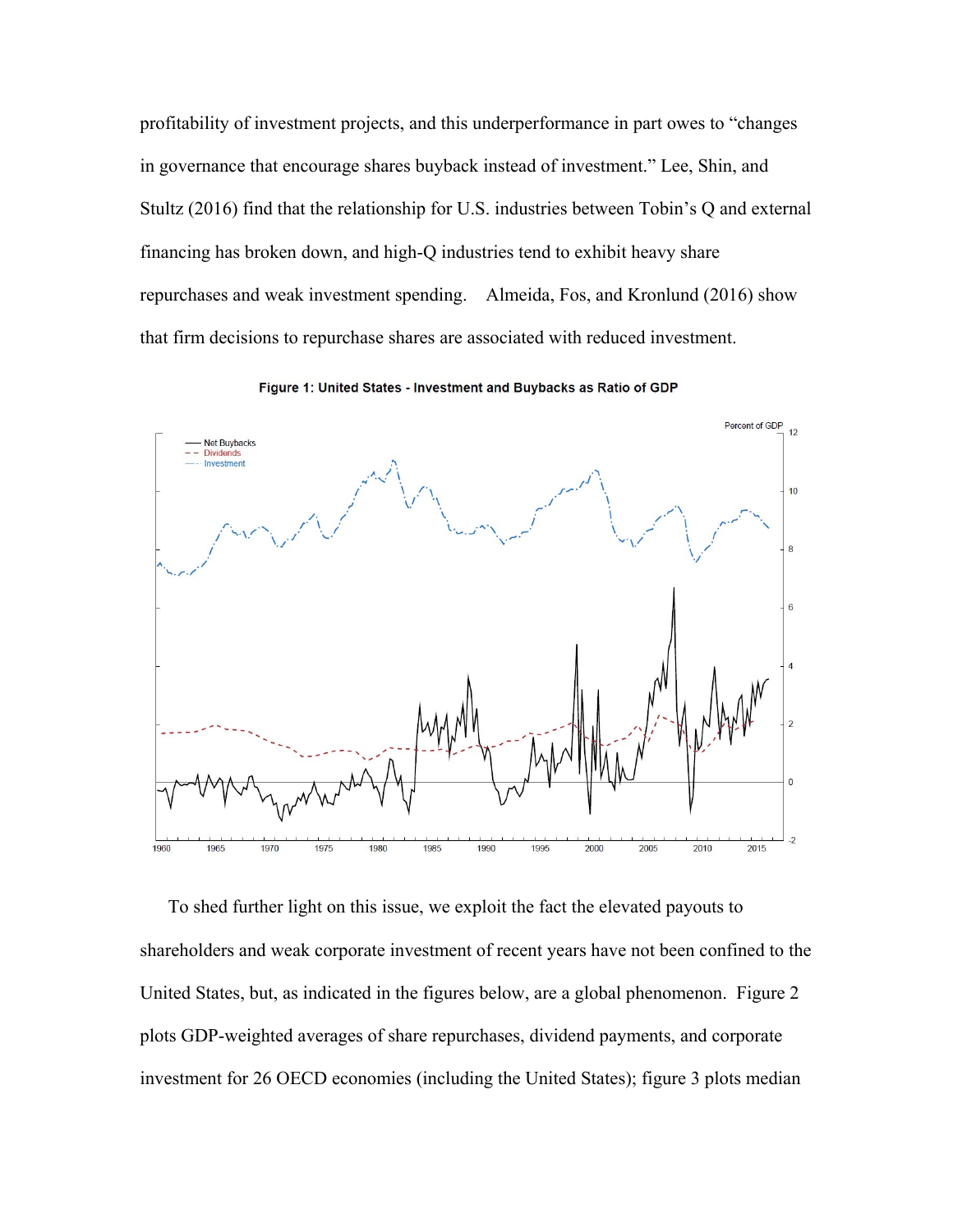averages of these same variables, in order to prevent the largest economies from dominating the sample. (An appendix provides details on the data used in the paper.)



**Figure 2: Buybacks, Dividends, and Investment-GDP Weighted Average\*** 

Figure 3: Buybacks, Dividends, and Investment - OECD Median

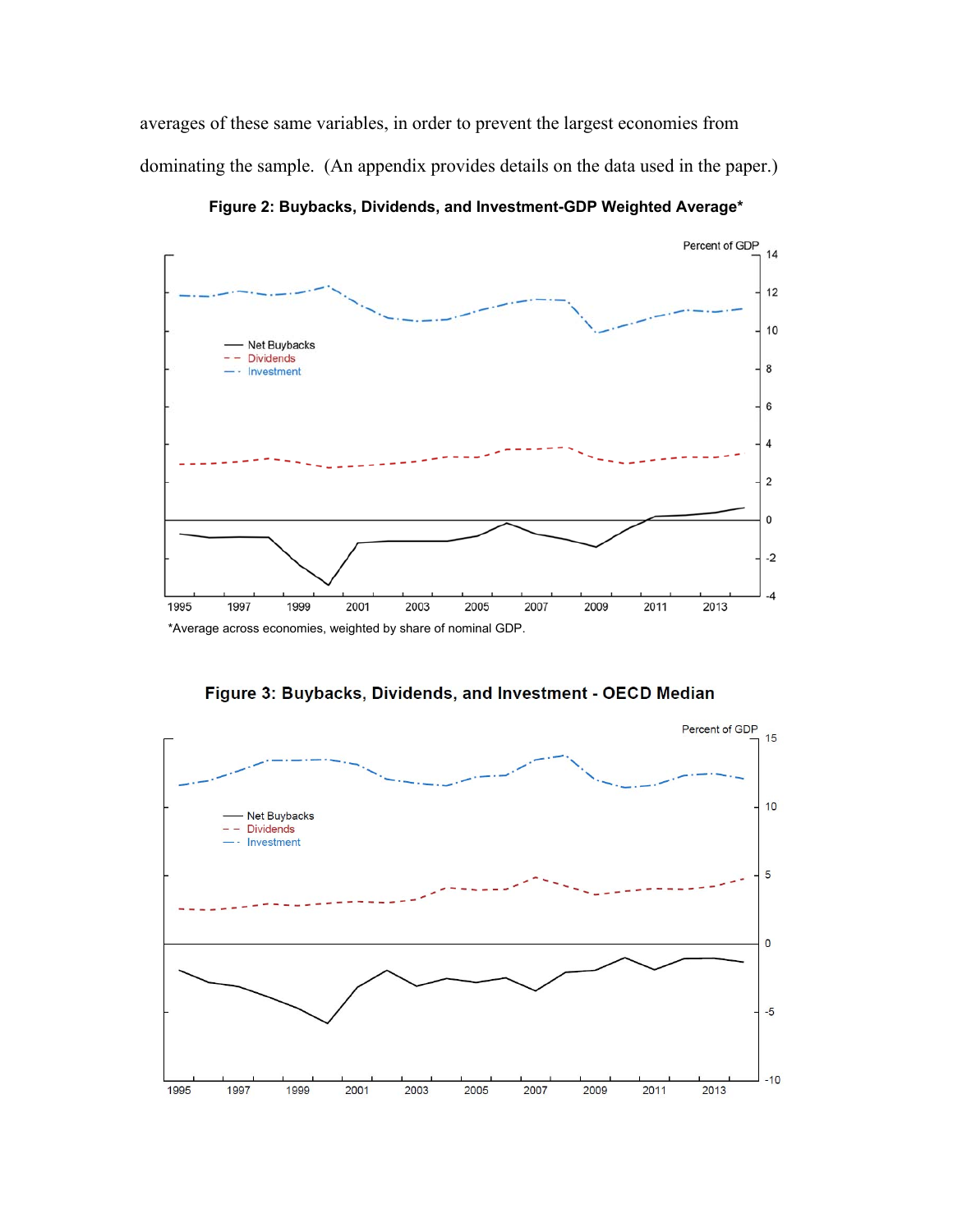Is there a systematic relationship between corporate payouts (both buybacks and dividends) and capital spending? We can examine the cross-country variation in these variables to address that question. Figure 4 is a scatterplot of changes in corporate payouts and investment from the period largely preceding the global financial crisis (2002-2008) to the period after the crisis (2009-2014); each dot represents the data for a separate economy. On the x-axis is plotted the change in the sum of corporate buybacks and dividends, deflated by the GDP deflator and scaled by the real corporate capital stock. On the y-axis is plotted the change in real corporate investment, scaled by the capital stock, from before to after the GFC.



Figure 4: Buybacks+Dividends vs. Real Investment

The figure indicates that most countries experienced both increases in buybacks and dividends and declines in investment spending. However, it shows no statistically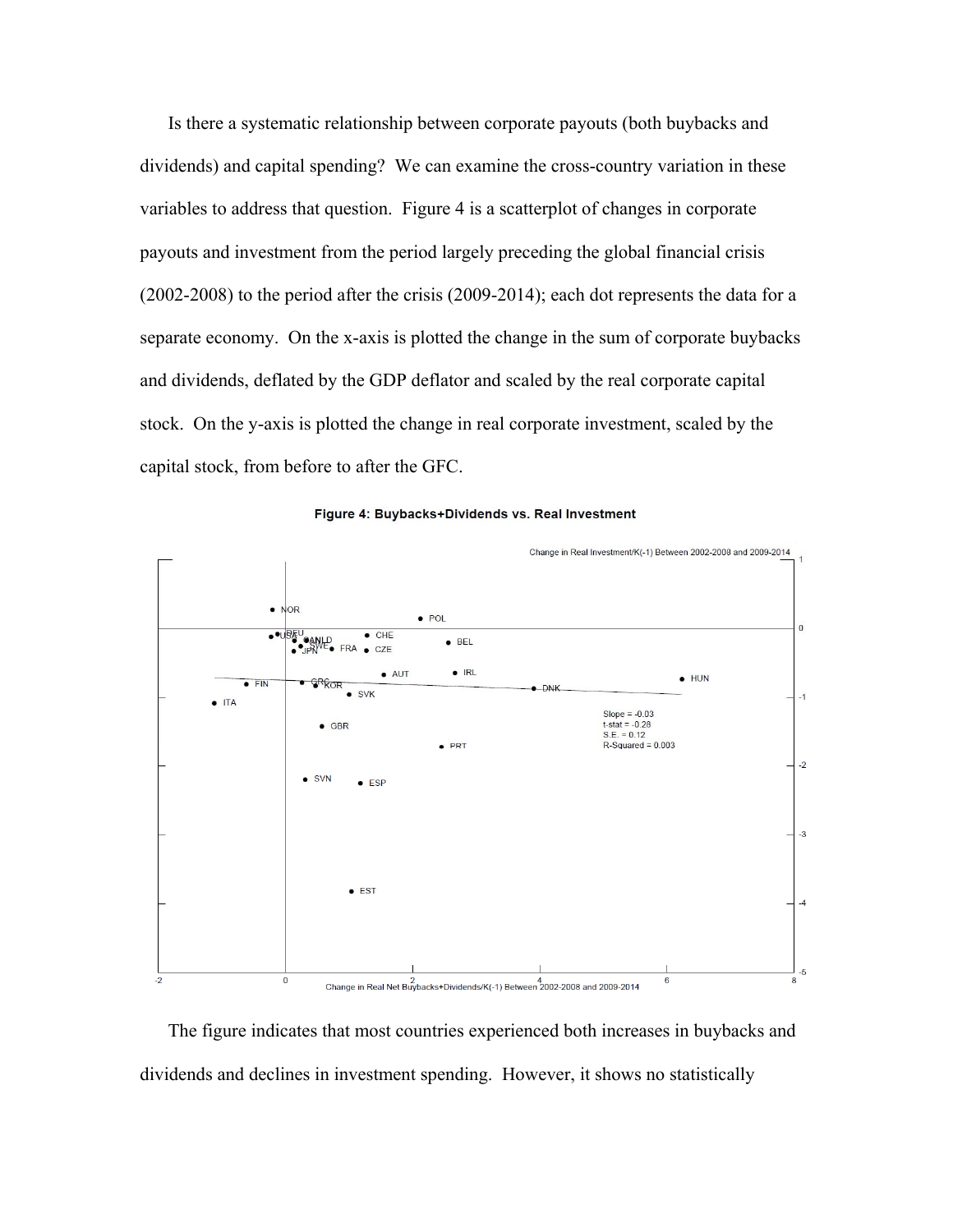significant relationship between the two variables across countries. Thus, it provides no evidence either that increasing share repurchases was a motivation for cutting back on investment, or that a lack of investment opportunities was a central reason for boosting repurchases.

However, Figure 4 does not provide a clear reading on the relationship between buybacks, dividends, and investment since it does not hold constant the other factors that might also influence investment. To address this problem, and as described in Gruber and Kamin (2016), we estimated a cross-country panel regression model for investment as a share of the capital stock; this specification is based on traditional accelerator models as described in Oliner, Rudebusch, and Sichel (1995). As shown in the first column of Table 1, the explanatory variables include lagged investment (I/K), GDP growth ( $\Delta Y/K$ ), change in the user cost of capital  $\Delta \text{Cost/K}$  (which incorporates interest rates and the change in the investment deflator), a time trend, and corporate profits. The model is estimated for the period 1995-2008 and then used to forecast out of sample for 2009- 2014; actual values of the explanatory variables during this period are used as inputs, except for lagged investment, which is forecast dynamically. As might be expected, the results in Table 1 show that investment increases with the growth of output and profits; however, somewhat surprisingly, higher costs are also associated with increased investment. The out-of-sample forecasts for the regression in column 1 are shown in Figure 5. By and large, the model does a good job of tracking actual investment since the GFC. However, it overpredicts investment for the GDP-weighted average of OECD sample countries by a small, not-statistically-significant margin, and it overpredicts investment for a number of countries, such as Germany and Japan, more substantially.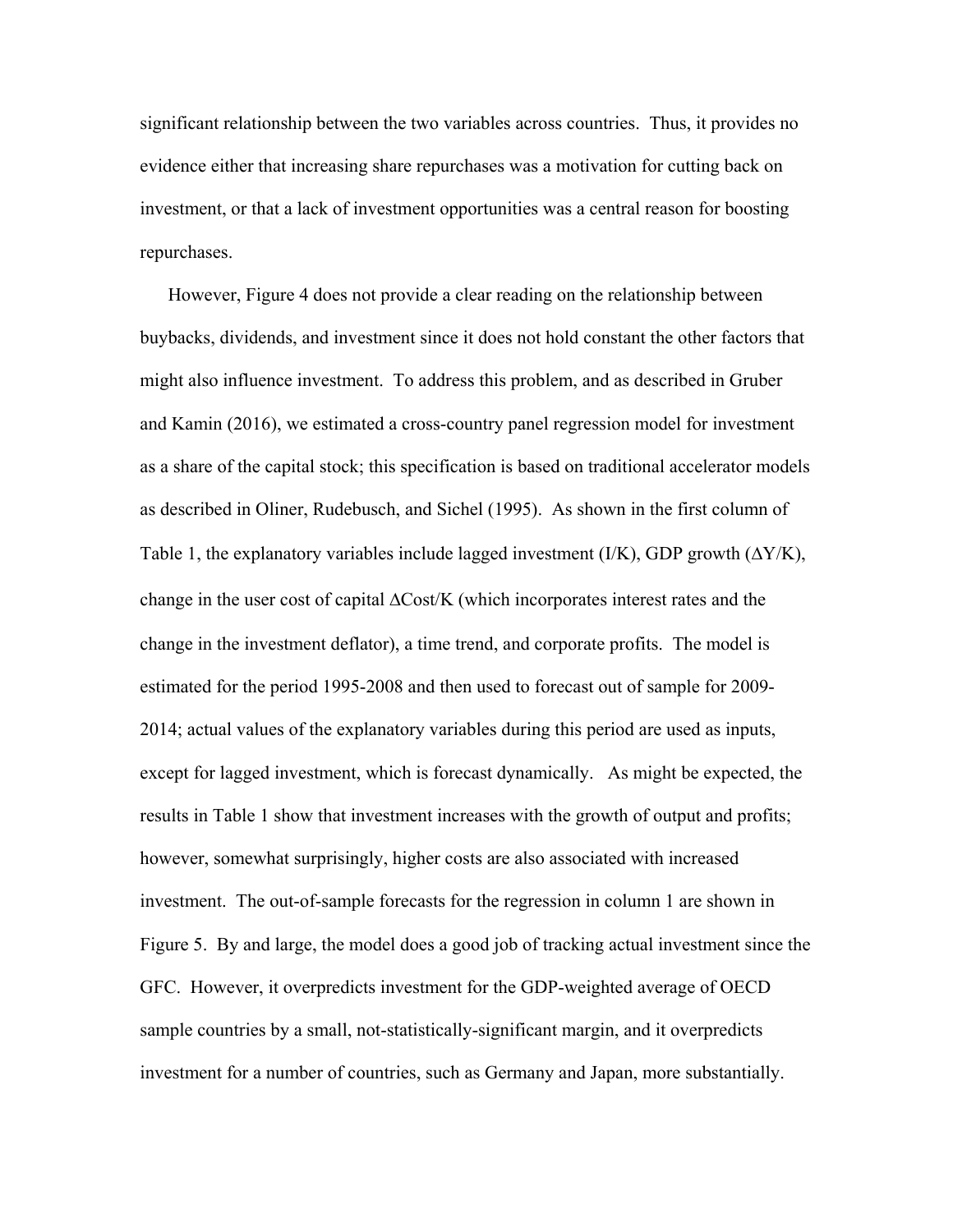#### Table 1: Panel Regression

Dependent Variable: I<sub>t</sub>/K<sub>t-1</sub>

|                                              | (1)      | (2)                 |
|----------------------------------------------|----------|---------------------|
|                                              |          | 1995-2008 1995-2014 |
| $\Delta Y_t/K_{t-1}$                         | $0.27*$  | $0.25*$             |
|                                              | 10.35    | 12.56               |
| $\Delta Y_{t-1}/K_{t-1}$                     | $0.07*$  | $0.07*$             |
|                                              | 2.10     | 3.66                |
| $I_{t-1}/K_{t-1}$                            | $0.79*$  | $0.74*$             |
|                                              | 21.91    | 23.20               |
| $\Delta$ Cost <sub>t</sub> /K <sub>t-1</sub> | $13.67*$ | $9.90*$             |
|                                              | 4.21     | 2.98                |
| Time Trend*1000                              | $0.10**$ | $0.07**$            |
|                                              | 1.71     | 1.63                |
| $Protits/K_{t-1}$                            | $0.05*$  | $0.06*$             |
|                                              | 2.28     | 2.27                |
| Net Dividend Payments/ $K_{t-1}$             |          | $-0.04$             |
|                                              |          | $-1.13$             |
| Equity Buybacks/ $K_{t-1}$                   |          | 0.00                |
|                                              |          | 0.29                |
|                                              |          |                     |
| #Observations                                | 307      | 409                 |
| $R^2$                                        | 0.96     | 0.94                |
| <b>SER</b>                                   | 0.003    | 0.004               |
| <b>D-W Statistic</b>                         | 1.74     | 1.73                |

Note: All regressions include unreported constant, 1/K(t-1), and country fixed effects.

\* indicates significance at the 5 percent level. \*\* indicates significance at the 10 percent level. T-statistics reported under coefficients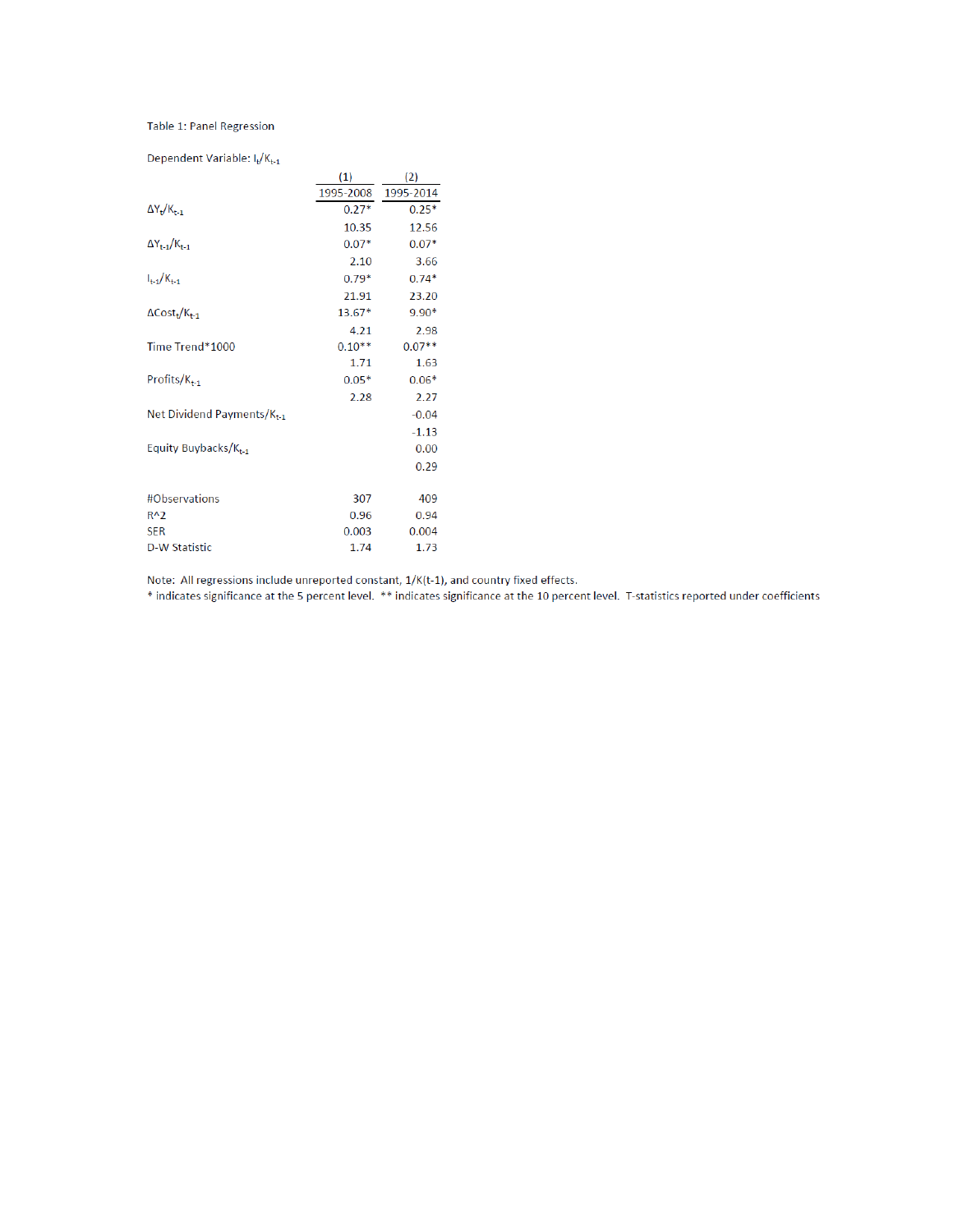

For those countries where investment proved weaker than predicted by the model, might this shortfall be explained by the rise in buybacks and dividends? To assess this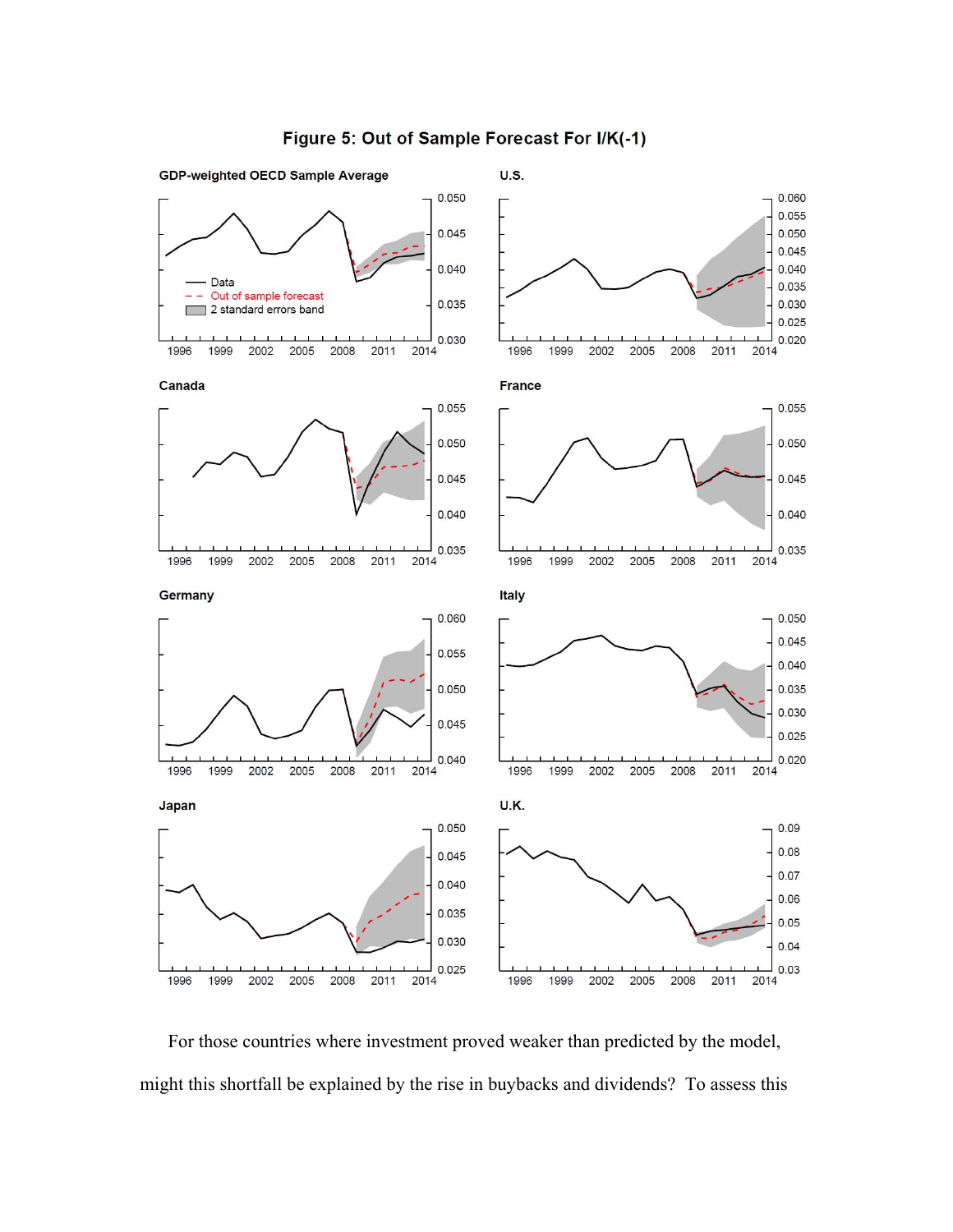possibility, for each country we compute the difference between actual investment spending and the investment predicted by our panel regression model. Figure 6 shows the correlation across countries between the change in buybacks and dividends since the GFC, on the x axis, and the unexplained part of the change in investment, on the y axis. But, again, there is no statistically significant relationship between the two variables. In addition, the second column of Table 1 extends our investment regression to include buybacks and net dividend payments as explanatory variables. Insignificant coefficients on both dividends and buybacks are consistent with the lack of significant statistical correlation identified in Figure 6.



Figure 6: Real Buybacks+Dividends vs. Investment Forecast Error

In conclusion, we find little evidence that economies that have experienced larger shortfalls in corporate investment spending have experienced larger increases in share buybacks and/or dividend payments. It may be that these two developments are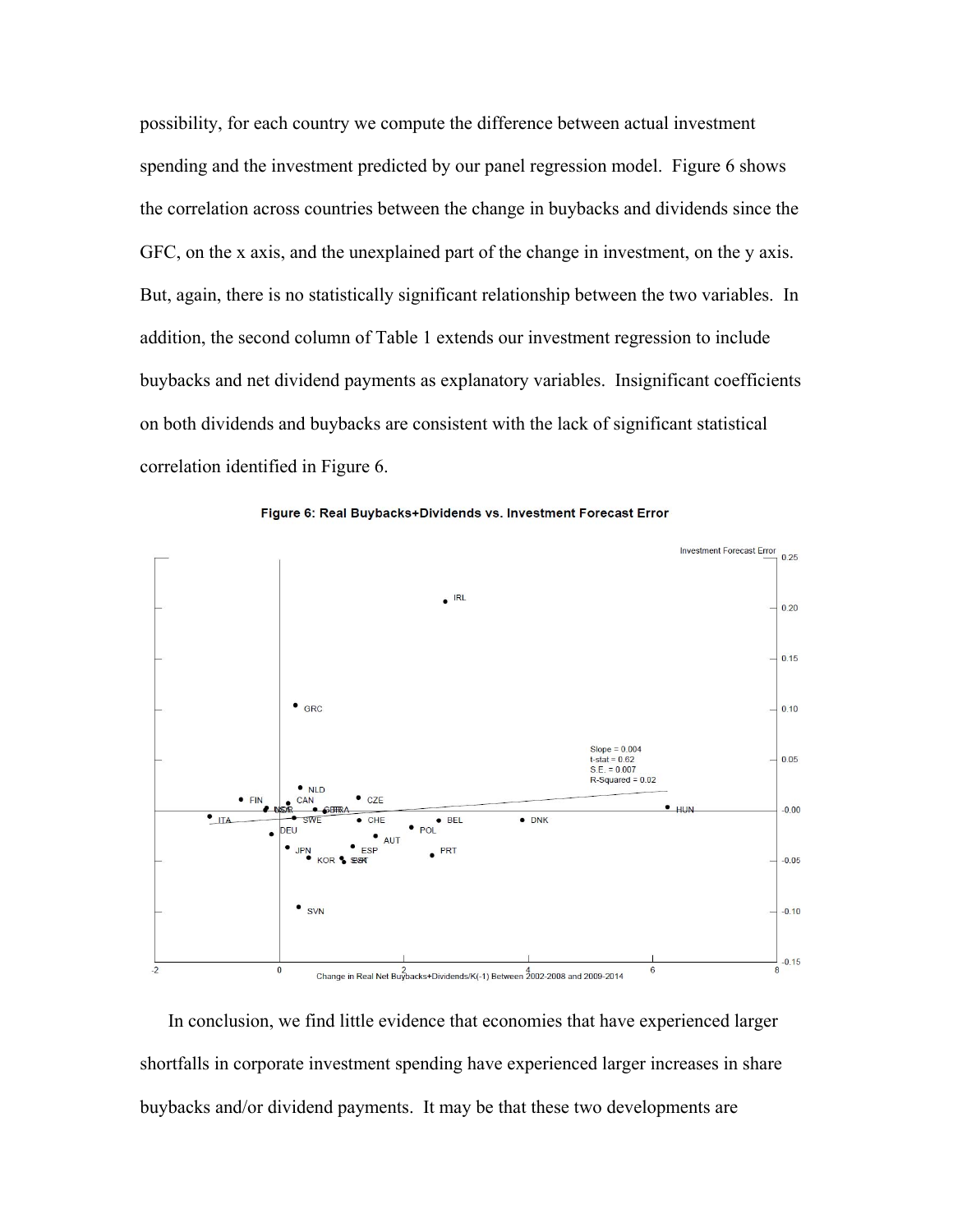genuinely unrelated, and that even had investment opportunities around the world been more plentiful, we would still have seen increases in corporate buybacks. For example, corporations may be taking advantage of low interest rates and borrowing to finance buybacks, regardless of their profits and investment opportunities.

But it could also be that the recent relationship between buybacks and capital

spending is not apparent at the aggregate, economy-wide level, and can only be identified

using firm- and industry-level data, as in Gutierrez and Philippon (2016) and Lee, Shin,

and Stultz (2016). Accordingly, more analysis of this issue is needed.

## **DATA APPENDIX**

**Country Sample:** Austria, Belgium, Canada, Czech Republic, Denmark, Estonia, Finland, France, Greece, Hungary, Ireland, Germany, Italy, Japan, Korea, Netherlands, Norway, Poland, Portugal, Slovak Republic, Slovenia, Spain, Sweden, Switzerland, United Kingdom, United States.

### **Data Sources and Descriptions:**

**GDP:** Real and nominal GDP are from the OECD Economic Outlook.

**GDP and Investment Deflators:** From the OECD Economic Outlook with the exception of the United States which are taken from the BEA National Accounts. The OECD investment deflators are for Gross Fixed Capital Formation. For the United States, the investment deflator is for Private Fixed Investment.

**Real Capital Stock:** From the OECD Economic Outlook.

**Investment, Profits, Net Dividends:** All data is for the non-financial corporate sector with the exception of Switzerland where the data is for the total corporate sector. Data are from the OECD National Accounts, with the exception of the United States and Canada where data are from their respective national Integrated Macroeconomic Accounts.

- **Investment** is defined as gross fixed capital formation.
- As described in the text, **profits** are defined as the gross operating surplus less net interest payments, rent, and taxes.
- **Net dividends** are the distributed payments of corporations plus reinvested earnings on foreign direct investment in the domestic economy less the distributed income of corporations and reinvested earnings of domestic corporations abroad.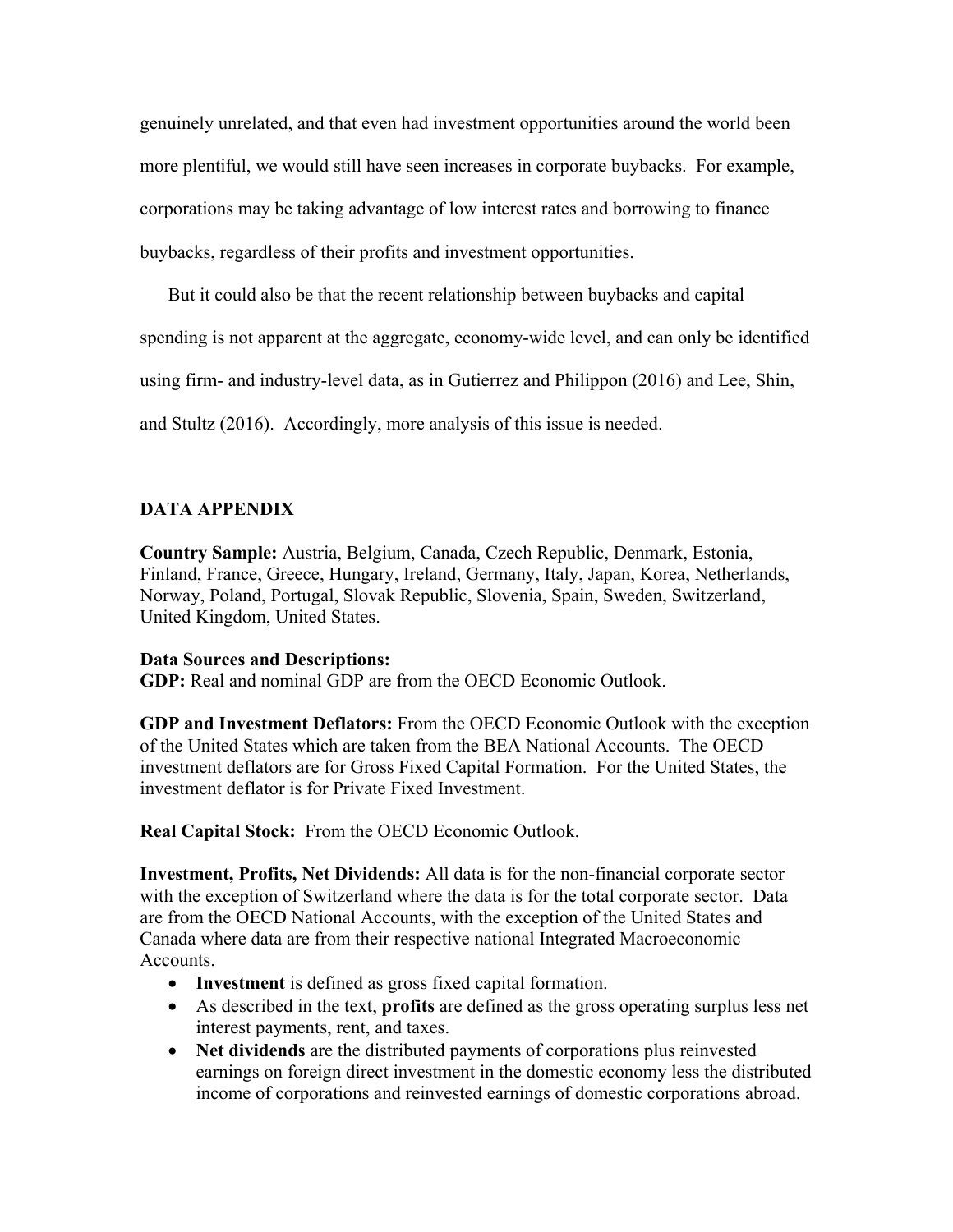**Share Buybacks:** The negative of the net incurrence of equity liabilities from the OECD National Accounts. Except for the U.S and Canada, where the data are from national Integrated Macroeconomic Accounts.

**Interest Rates:** 10-year sovereign bond yields from the OECD Economic Outlook. Except for Estonia where the lending rate as reported in the World Bank World Development Indicators was used.

**Depreciation Rate:** Productive capital stock scrapping rate as reported in the OECD Economic Outlook.

## **REFERENCES**

Almeida, Heitor, Vyacheslav Fos, and Mathias Kronlund (2016), "The Real Effects of Share Repurchases," *Journal of Financial Economics*, 119, 168-185.

Brettell, Karen, David Gaffen, and David Rohde (2015), "The Cannibalized Company" *Reuters Special Report.* 

Gutierrez, German and Thomas Philippon (2016), "Investment-Less Growth: An Empirical Investigation," NBER Working Paper 22897, December.

Gruber, Joseph and Steven Kamin (2016), "The Corporate Saving Glut and Falloff of Investment Spending in OECD Economies", *IMF Economic Review*, 64:777.

Hanauer, Nick (2015), "Stock Buybacks are Killing the American Economy," The Atlantic, February 8. http://www.theatlantic.com/politics/archive/2015/02/kill-stockbuyback-to-save-the-american-economy/385259/

Koller, Tim (2015), "Are Share Buybacks Jeopardizing Future Growth?" McKinsey & Company, October. http://www.mckinsey.com/business-functions/strategy-andcorporate-finance/our-insights/are-share-buybacks-jeopardizing-future-growth

Lazonick, William (2014), "Profits Without Prosperity," Harvard Business Review, September. https://hbr.org/2014/09/profits-without-prosperity

Lee, Dong, Han Shin, and Rene Stulz (2016), "Why Does Capital No Longer Flow More to the Industries with the Best Growth Opportunities," NBER Working Paper 22924, December.

Oliner, Stephen, Glenn Rudebusch, and Daniel Sichel (1995) "New and Old Models of Business Investment: A Comparison of Forecasting Performance," *Journal of Money, Credit and Banking*, Vol. 27, No. 3.